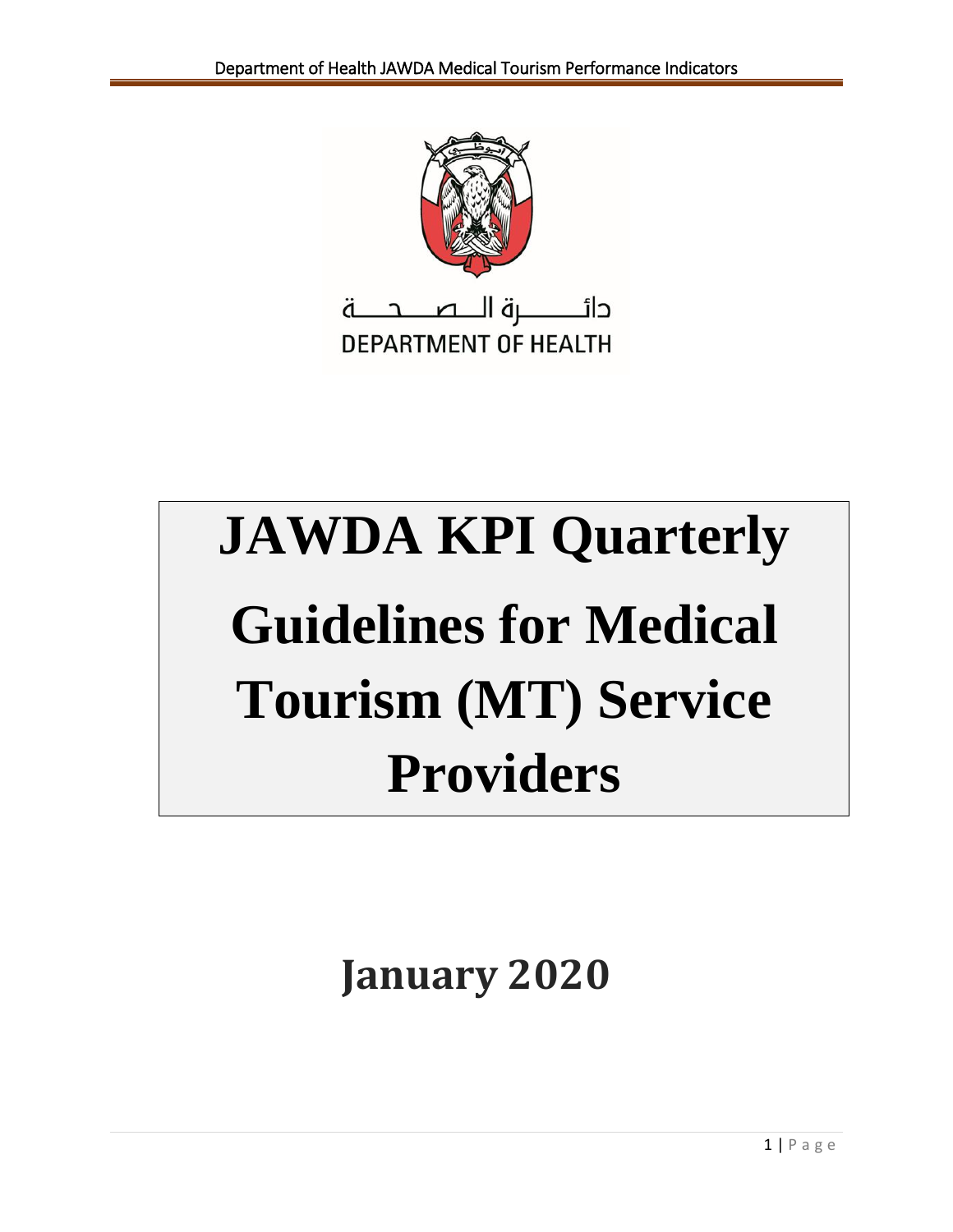# Table of Contents

| Percentage of patients (medical tourists) who stayed seven days or less in the hospitals  5 |  |
|---------------------------------------------------------------------------------------------|--|
|                                                                                             |  |
|                                                                                             |  |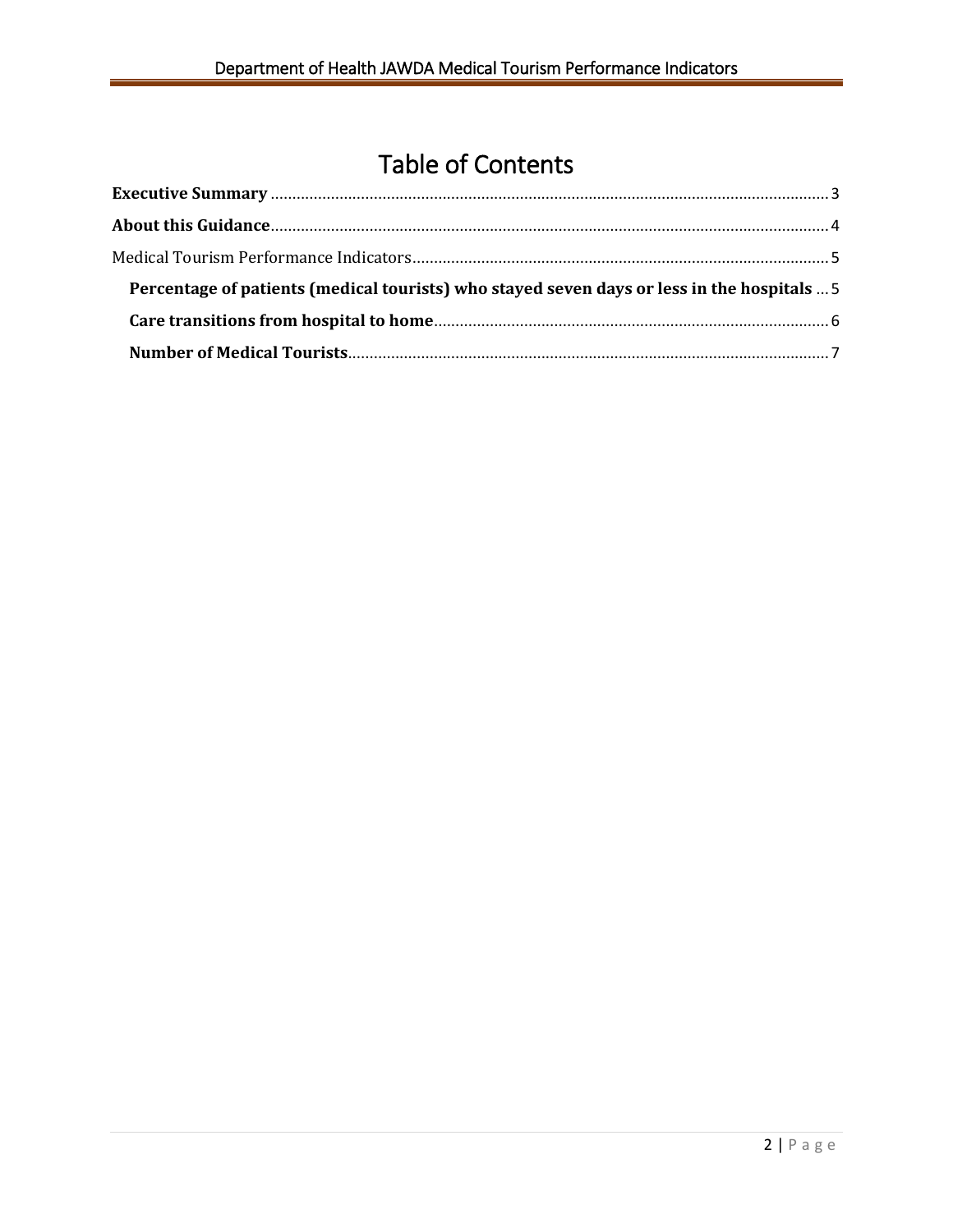# <span id="page-2-0"></span>**Executive Summary**

The Department of Health– Abu Dhabi (DOH) is the regulatory body of the healthcare sector in the Emirate of Abu Dhabi and ensures excellence in healthcare for the community by monitoring the health status of its population.

The Emirate of Abu Dhabi is experiencing a substantial growth in the number of hospitals, centers and clinics. This is ranging from school clinics and mobile units to internationally renowned specialist and tertiary academic centers. Although, access and quality of care has improved dramatically older the last couple of decades, mirroring the economic upturn and population boom of the Abu Dhabi Emirate, challenges remain in addressing further improvements.

The main challenges that are presented with increasingly dynamic population include an aging population with increased expectation for treatment, utilization of technology and diverse workforce leading to increased complexity of healthcare provision in Abu Dhabi. All of this results in an increased and inherent risk to quality and MT patient safety.

DOH has developed dynamic and comprehensive quality framework in order to bring about improvements across the health sector. This guidance relates to the quality indicators that DOH is mandating the quarterly reporting against by the operating general and specialist hospitals in Abu Dhabi.

The guidance sets out the full definition and method of calculation for MT patient safety and clinical effectiveness indicators. For enquiries about this guidance, please contact [jawda@DoH.gov.ae/](mailto:jawda@DoH.gov.ae/)

This document is subject for review and therefore it is advisable to utilize online versions available on the DOH website at all times.

Issued: January 2020 Published Update: Version 2, January 2021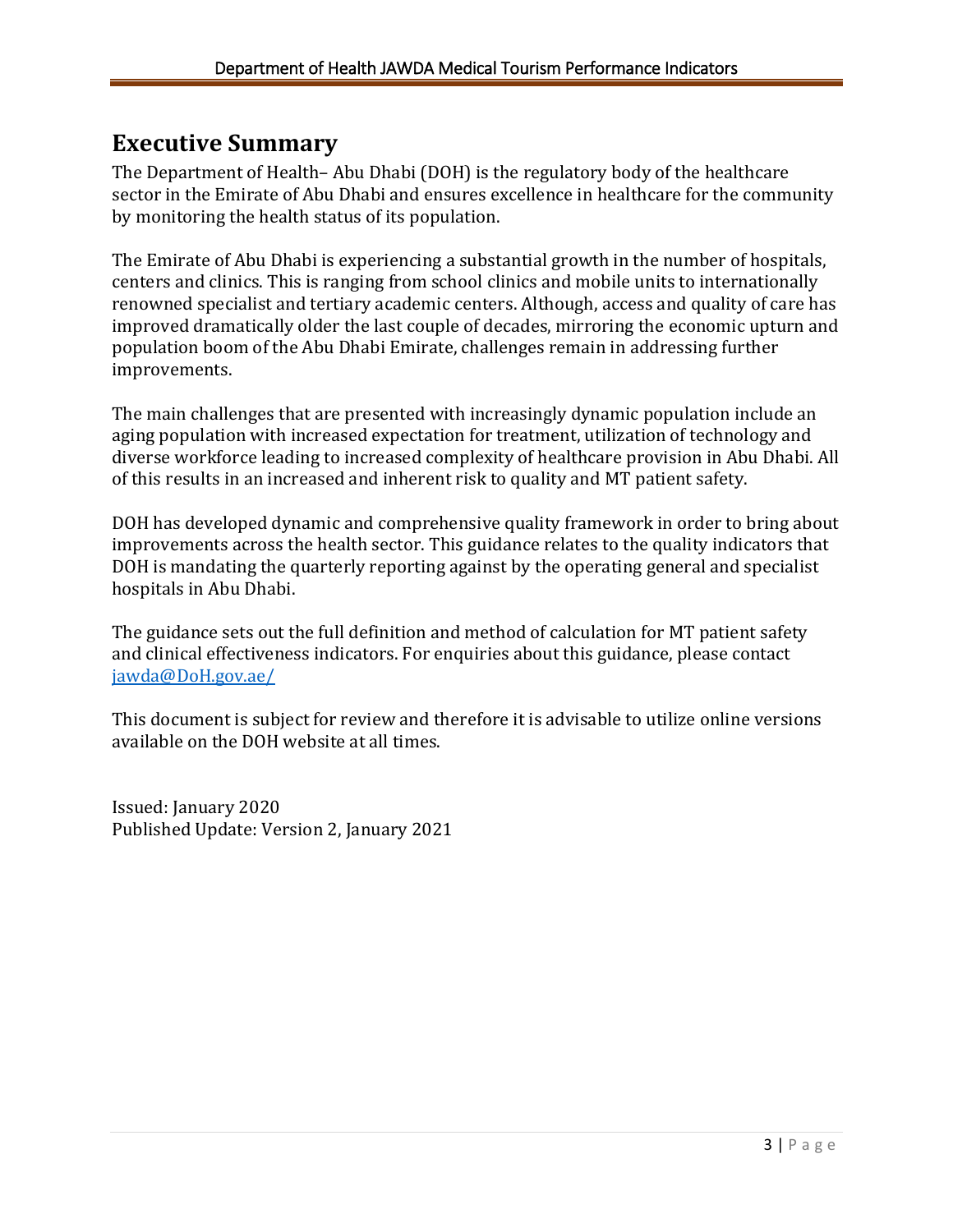# <span id="page-3-0"></span>**About this Guidance**

The guidance sets out the definitions and reporting frequency of JAWDA Medical Tourism (MT) performance indicators. Department of Health (DoH) with consultation of local and international of Medical Tourism expertise developed Medical Tourism performance indicators aimed to assess the degree to which a provider competently and safely delivers the appropriate clinical services to the MT patient within the optimal time period.

The Medical Tourism performance indictors in this guidance include measures to monitor morbidity and mortality among Medical Tourism Intentional patients I.e., (waiting time for issuing medical tourism, overall MT patient satisfaction, and prevention of recurrence of common medical complications. MT patient education, and counseling). Healthcare providers are the most qualified professionals to develop and evaluate quality of care measures among medical tourism. Therefore, it is crucial that clinicians retain a leadership position in defining Medical Tourism quality of care.

### **Who is this guidance for?**

All DoH licensed healthcare facilities providing quality of care for medical tourism services (general, specialist hospitals, and centers) in the Emirate of Abu Dhabi.

### **How do I follow this guidance?**

Each provider will nominate one member of staff to coordinate, collect, monitor and report Medical Tourism quality performance indicators data as per communicated dates. The nominated healthcare facility lead must in the first instance e-mail their contact details (if different from previous submission) to  $\frac{[AWDA@doh.gov.ae]}{[AWDA@doh.gov.ae]}$  and submit the required quarterly quality performance indicators through Jawda online portal.

## **What are the Regulation related to this guidance?**

- [DOH standard for medical tourism](https://www.doh.gov.ae/resources/standards) in the Emirate of Abu Dhabi, issued August 2019
- Legislation establishing the Health Sector
- As per [DoH Policy for Quality and Patient Safety](https://www.haad.ae/HAAD/LinkClick.aspx?fileticket=Jrh93s-AyUA%3d&tabid=1276) issued January 15th 2017, this guidance applies to all DOH Licensed Hospital Healthcare Facilities in the Emirate of Abu Dhabi in accordance with the requirements set out in this Standard.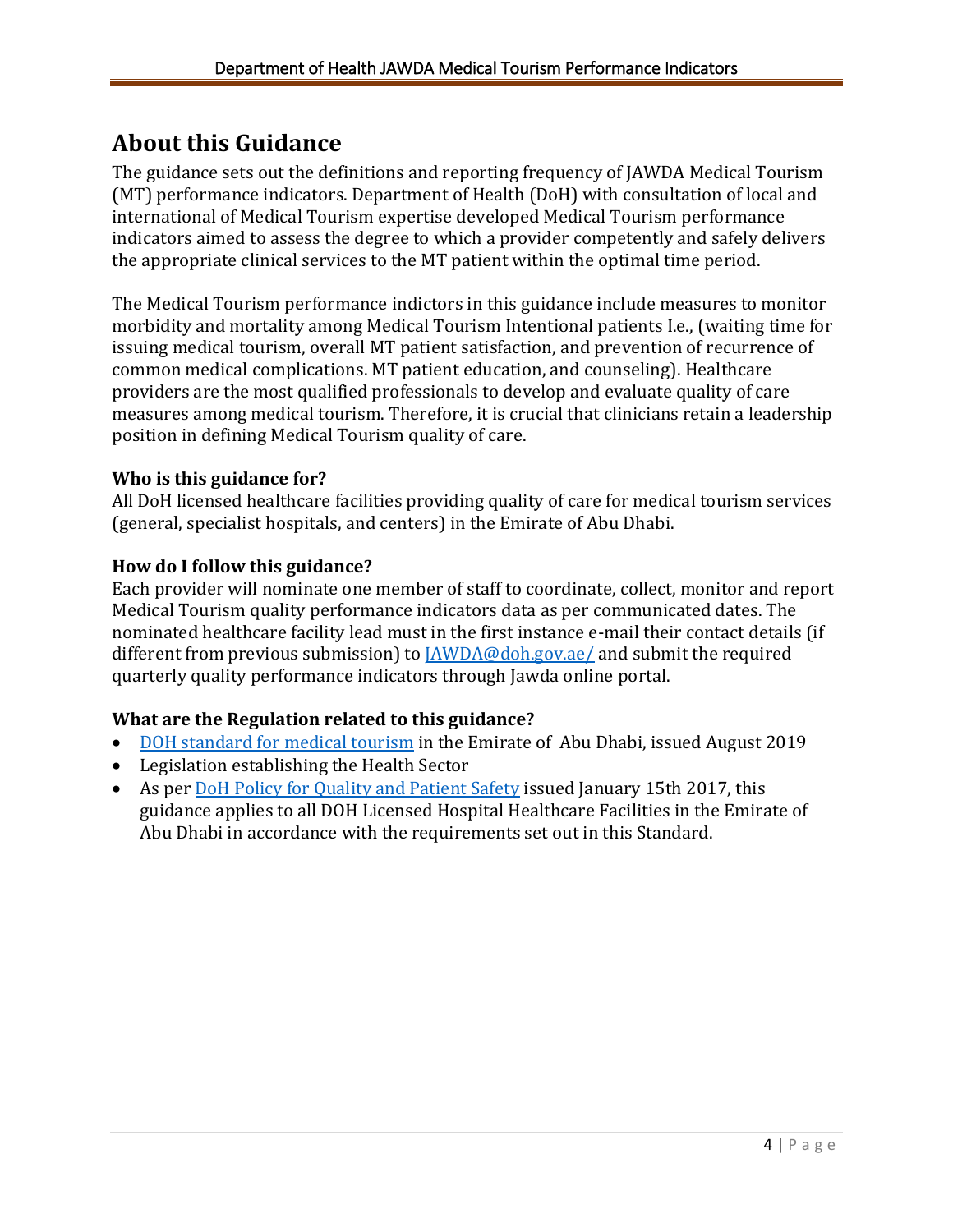# <span id="page-4-1"></span>Medical Tourism Performance Indicators

<span id="page-4-0"></span>**Type:** Quality Indicator **Indicator** Indicator Number: MT001

| <b>KPI</b><br><b>Description</b><br>(title): | Percentage of patients (medical tourists) who stayed seven days<br>or less in the hospitals                                                                                                                                                                                                                                                                                                                                                                                                                               |  |
|----------------------------------------------|---------------------------------------------------------------------------------------------------------------------------------------------------------------------------------------------------------------------------------------------------------------------------------------------------------------------------------------------------------------------------------------------------------------------------------------------------------------------------------------------------------------------------|--|
| <b>Domain</b>                                | Effectiveness                                                                                                                                                                                                                                                                                                                                                                                                                                                                                                             |  |
| Sub-Domain                                   | <b>Clinical Effectiveness</b>                                                                                                                                                                                                                                                                                                                                                                                                                                                                                             |  |
| <b>Definition:</b>                           | Total days stayed from date of admittance                                                                                                                                                                                                                                                                                                                                                                                                                                                                                 |  |
| Calculation                                  | <b>Numerator:</b> Total number of medical tourism patients who stayed in the<br>hospital 7 days or less from admission date.<br><b>Denominator:</b> Total number of medical tourism inpatients that were<br>discharged from the hospital within the reporting period (three months).<br><b>Denominator Inclusion:</b><br>Patients that are not residents in UAE.<br><b>Denominator Exclusion:</b><br>Daycare patients<br>MT Patients who expired<br>$\bullet$<br>MT Patients who left against medical advice<br>$\bullet$ |  |
| Reporting<br>Frequency:                      | Quarterly                                                                                                                                                                                                                                                                                                                                                                                                                                                                                                                 |  |
| Unit of<br>Measure:                          | % of patient stays in hospital                                                                                                                                                                                                                                                                                                                                                                                                                                                                                            |  |
| <b>Target</b>                                | 90% of patients having a hospital length of stay ≤ 7 days                                                                                                                                                                                                                                                                                                                                                                                                                                                                 |  |
| Desire direction                             | Lower is better                                                                                                                                                                                                                                                                                                                                                                                                                                                                                                           |  |
| <b>Notes for all providers</b>               |                                                                                                                                                                                                                                                                                                                                                                                                                                                                                                                           |  |
| Data sources<br>and guidance:                | <b>MT Patient's records</b><br>Local business intelligence report or any other internally designed<br>system                                                                                                                                                                                                                                                                                                                                                                                                              |  |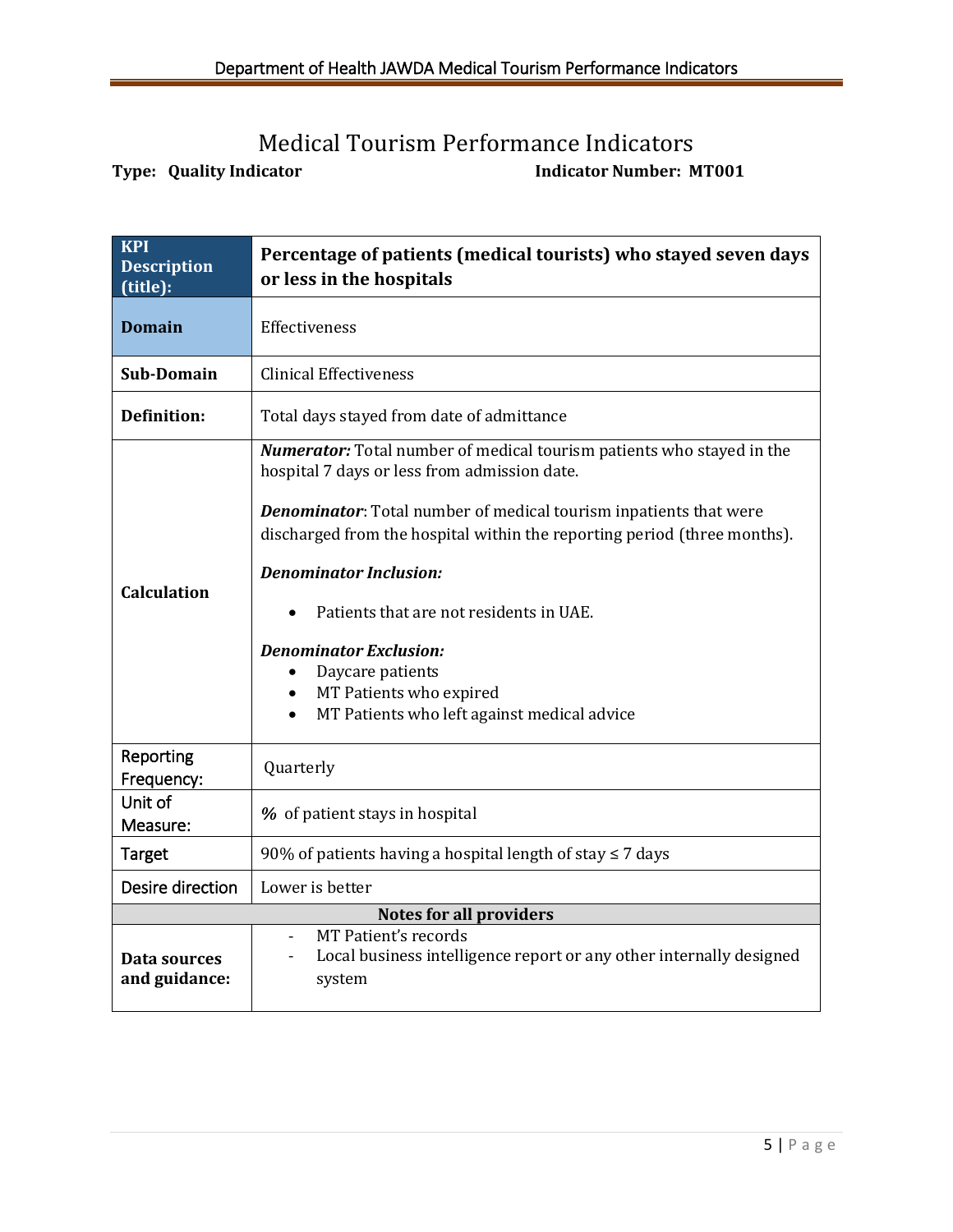### **Type:** Quality Indicator **Indicator** Indicator Number: MT002

<span id="page-5-0"></span>

| <b>KPI</b><br><b>Description</b><br>(title):       | Care transitions from hospital to home                                                                                                                                                                                                                                                                                                                                                                                                                                                                                                                                                                                                                                                                                                                                                                                                                 |  |
|----------------------------------------------------|--------------------------------------------------------------------------------------------------------------------------------------------------------------------------------------------------------------------------------------------------------------------------------------------------------------------------------------------------------------------------------------------------------------------------------------------------------------------------------------------------------------------------------------------------------------------------------------------------------------------------------------------------------------------------------------------------------------------------------------------------------------------------------------------------------------------------------------------------------|--|
| <b>Domain</b>                                      | Process                                                                                                                                                                                                                                                                                                                                                                                                                                                                                                                                                                                                                                                                                                                                                                                                                                                |  |
| Sub-Domain                                         | Prevention                                                                                                                                                                                                                                                                                                                                                                                                                                                                                                                                                                                                                                                                                                                                                                                                                                             |  |
| <b>Definition:</b>                                 | Medical Tourism patients, who were given education and/or<br>educational materials at the time of being discharged from hospital or<br>centres to home to prevent problems at home                                                                                                                                                                                                                                                                                                                                                                                                                                                                                                                                                                                                                                                                     |  |
| <b>Calculation</b>                                 | <b>Numerator:</b> Total number of medical tourism patients and family who<br>have documentation of being provided education by the healthcare<br>professional or written educational material at the time of discharge<br>addressing the following:<br>Describe to the patient what life at home will be like<br>1. Review medications<br>Highlight warning signs and problems<br>2.<br>Explain test results<br>3.<br>4. Make follow-up appointments<br><b>Denominator:</b> Total number of medical tourism patients discharged<br>from the hospital including day case and inpatients within the<br>reporting period (three months).<br><b>Denominator Inclusion:</b><br>Patients that are not residents in UAE.<br><b>Denominator Exclusion:</b><br>MT Patients who expired<br>$\bullet$<br>MT Patients who left against medical advice<br>$\bullet$ |  |
| <b>Reporting</b><br><b>Frequency:</b>              | Quarterly                                                                                                                                                                                                                                                                                                                                                                                                                                                                                                                                                                                                                                                                                                                                                                                                                                              |  |
| <b>Unit of</b><br><b>Measure:</b>                  | % of medical tourism patients given education at the time of discharge<br>about post discharge care                                                                                                                                                                                                                                                                                                                                                                                                                                                                                                                                                                                                                                                                                                                                                    |  |
| <b>International</b><br>comparison if<br>available | The Joint Commission, AHRQ                                                                                                                                                                                                                                                                                                                                                                                                                                                                                                                                                                                                                                                                                                                                                                                                                             |  |
| <b>Desire</b><br>direction:                        | Higher is better                                                                                                                                                                                                                                                                                                                                                                                                                                                                                                                                                                                                                                                                                                                                                                                                                                       |  |
| <b>Notes for all providers</b>                     |                                                                                                                                                                                                                                                                                                                                                                                                                                                                                                                                                                                                                                                                                                                                                                                                                                                        |  |
| Data sources<br>and guidance:                      | MT Patient's records                                                                                                                                                                                                                                                                                                                                                                                                                                                                                                                                                                                                                                                                                                                                                                                                                                   |  |